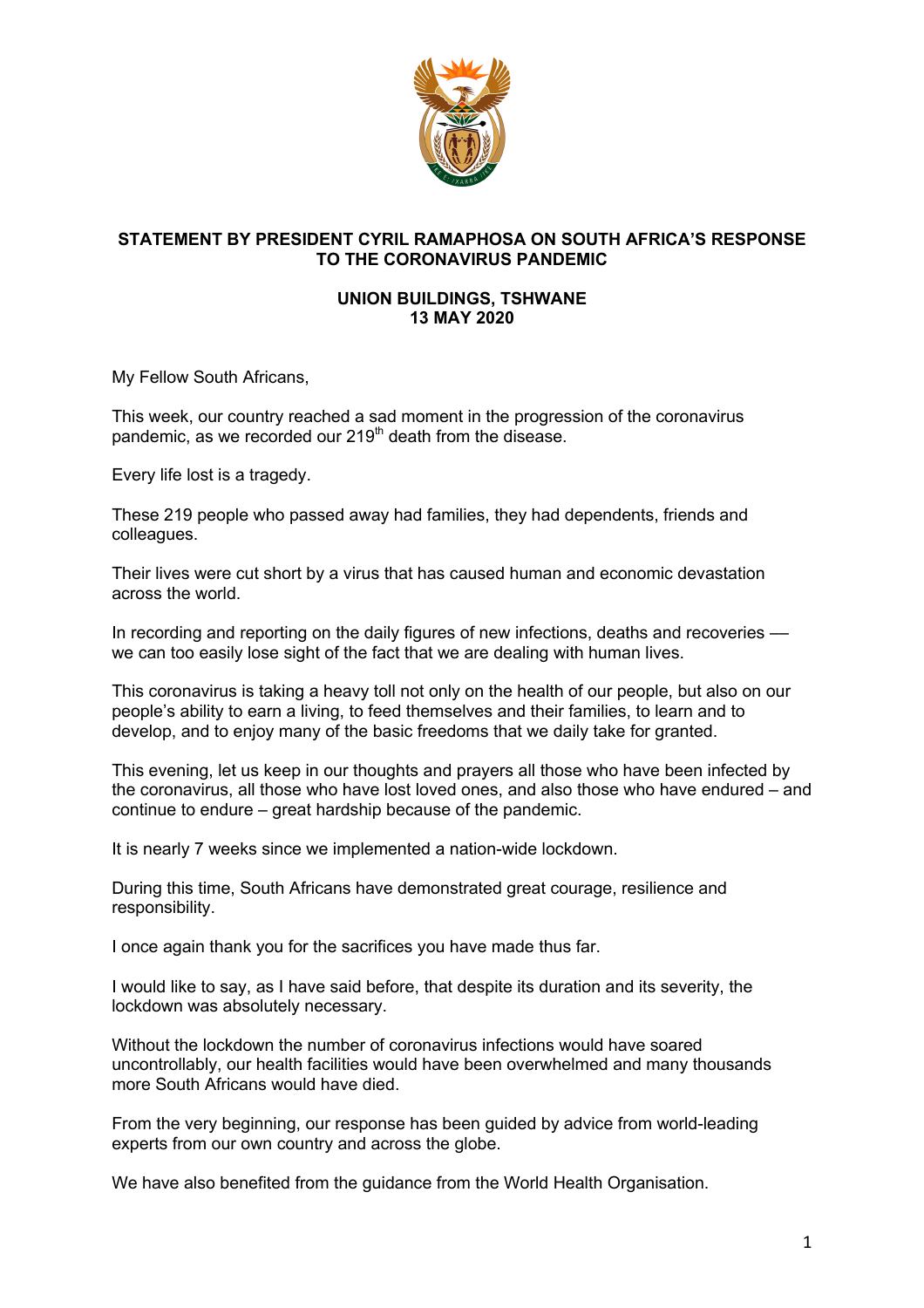The experiences that other nations have been through have also given us invaluable insights.

There have been several projections about the possible path the disease would have taken without our swift and decisive action.

As more data has become available, these projections have been updated and refined.

The best current estimate is that, without the lockdown and the other measures we have taken, at least 80,000 South Africans could have been infected by now.

And the death toll could have been at least 8 times higher than it is.

As it stands, there are 219 people in South Africa who have succumbed to this disease.

By contrast, at a similar stage in the progression of the disease, the United States had recorded over 22,000 deaths and the United Kingdom over 19,000 deaths.

We should never forget that the purpose of the lockdown was to delay the spread of the virus and prevent a huge surge of infections.

So far, we have been successful in the manner we as South Africans have responded and dealt with this virus.

The percentage of cases identified out of all the tests conducted – what is known as the positivity rate – has remained low and stable.

The level of confirmed infections in South Africa is around 181 people per million of the population.

By contrast, countries like the United States, the United Kingdom, Spain, Italy and Singapore have between 2,400 and 4,600 coronavirus cases per million people.

It is significant that out of the 12,074 confirmed cases in South Africa, we have recorded 4,745 recoveries.

By delaying the spread of the disease, we have been able to strengthen the capacity of our health system and to put in place wide-ranging public health programmes to better manage the inevitable increase in infections.

We now have nearly 25,000 additional beds available for quarantine.

We have been able to source and produce substantial quantities of personal protective equipment for health workers, vital medical equipment and other supplies.

Using the valuable time which the lockdown gave us, we have managed to significantly expand our screening and testing programme.

In all, our field workers have now screened over 9 million people, and we have conducted nearly 370,000 coronavirus tests.

This is the largest and most extensive public health mobilisation in the history of our country.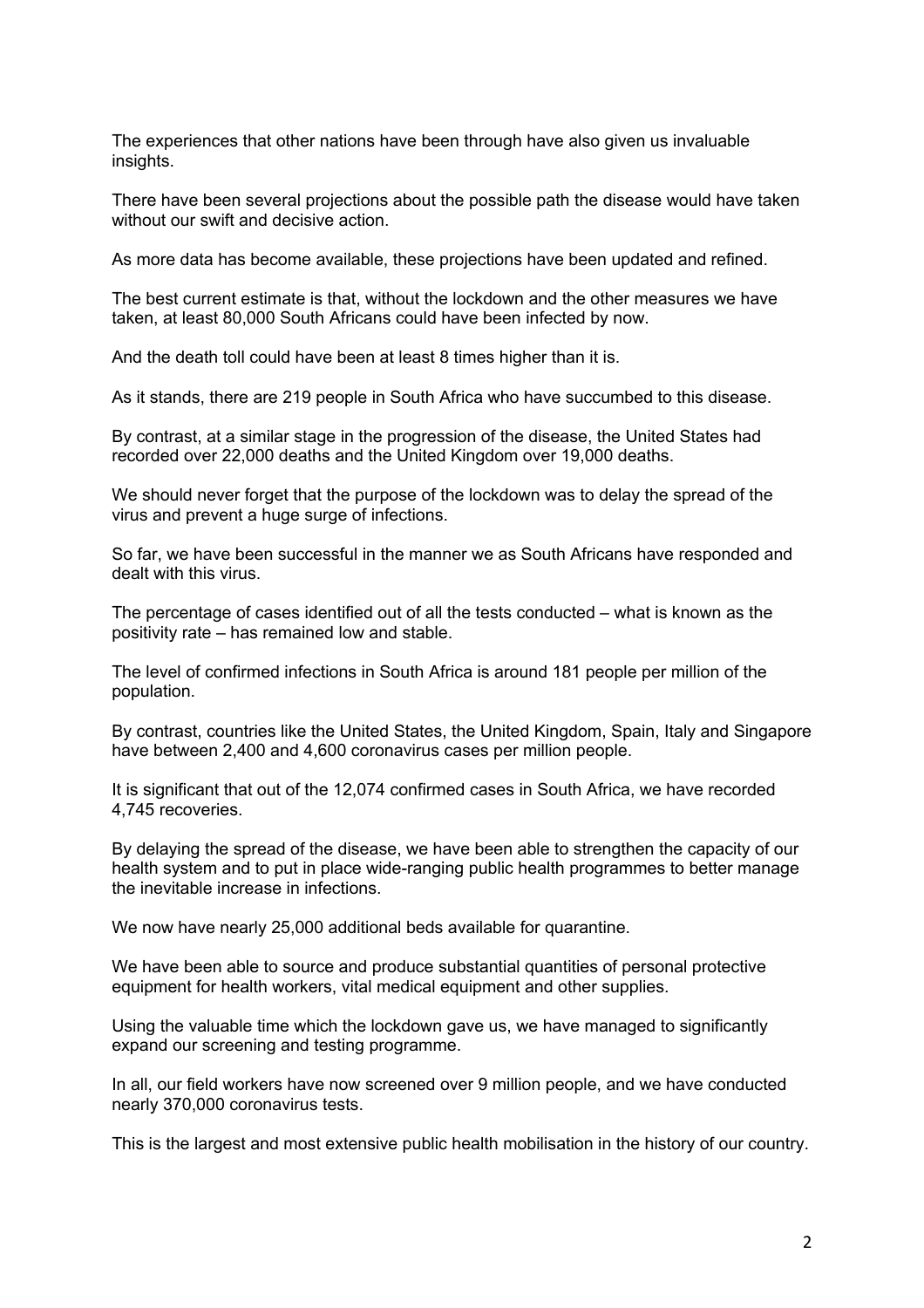It has been made possible by the hard work and dedication of thousands of community workers, nurses, doctors and other health workers.

They made enormous sacrifices to ensure the success of the lockdown.

By answering the call to stay at home and stay safe, you, the people of South Africa, have helped us to save many lives.

As we have strengthened our public health response, we have introduced several vital measures to support the companies, workers and households that have been severely affected by the lockdown.

We have introduced an economic and social relief package worth over R500 billion to help companies in distress, to save jobs and to provide some income to informal workers and poor households.

Since it was established, the special COVID-19 relief scheme of the Unemployment Insurance Fund has paid out over R11 billion to 2 million employees employed by over 160,000 companies in distress.

This will help to keep companies afloat and save millions of jobs.

The various funds that we established to provide support for small businesses, including the initiatives of the Department of Small Business Development, the Department of Tourism, the Industrial Development Corporation and the South African Future Trust, have provided direct assistance to over 27,000 enterprises.

As of today, the R200 billion COVID-19 Loan Guarantee Scheme, which is guaranteed by the government, has begun to process applications from small and medium-sized businesses.

At the beginning of this month, government paid out an additional R5 billion to social grant recipients to assist poor households at a time when other sources of income have been disrupted.

We have opened applications for the special COVID-19 grant of R350 a month for unemployed South Africans who receive no other form of assistance from government.

By the close of business today, some 3 million South Africans had already applied for this assistance.

These temporary measures will be in place for six months.

We will spare no effort to ensure our most vulnerable citizens are supported and protected during this difficult time.

The scale of the measures we have taken, including tax relief and interventions by the South African Reserve Bank, is historic.

The Solidarity Fund, which was set up to support the coronavirus response, has raised around R2.7 billion in commitments from over 175,000 individuals and more than 1,500 companies and foundations.

We are grateful to the many governments and organisations that continue to generously support our coronavirus response.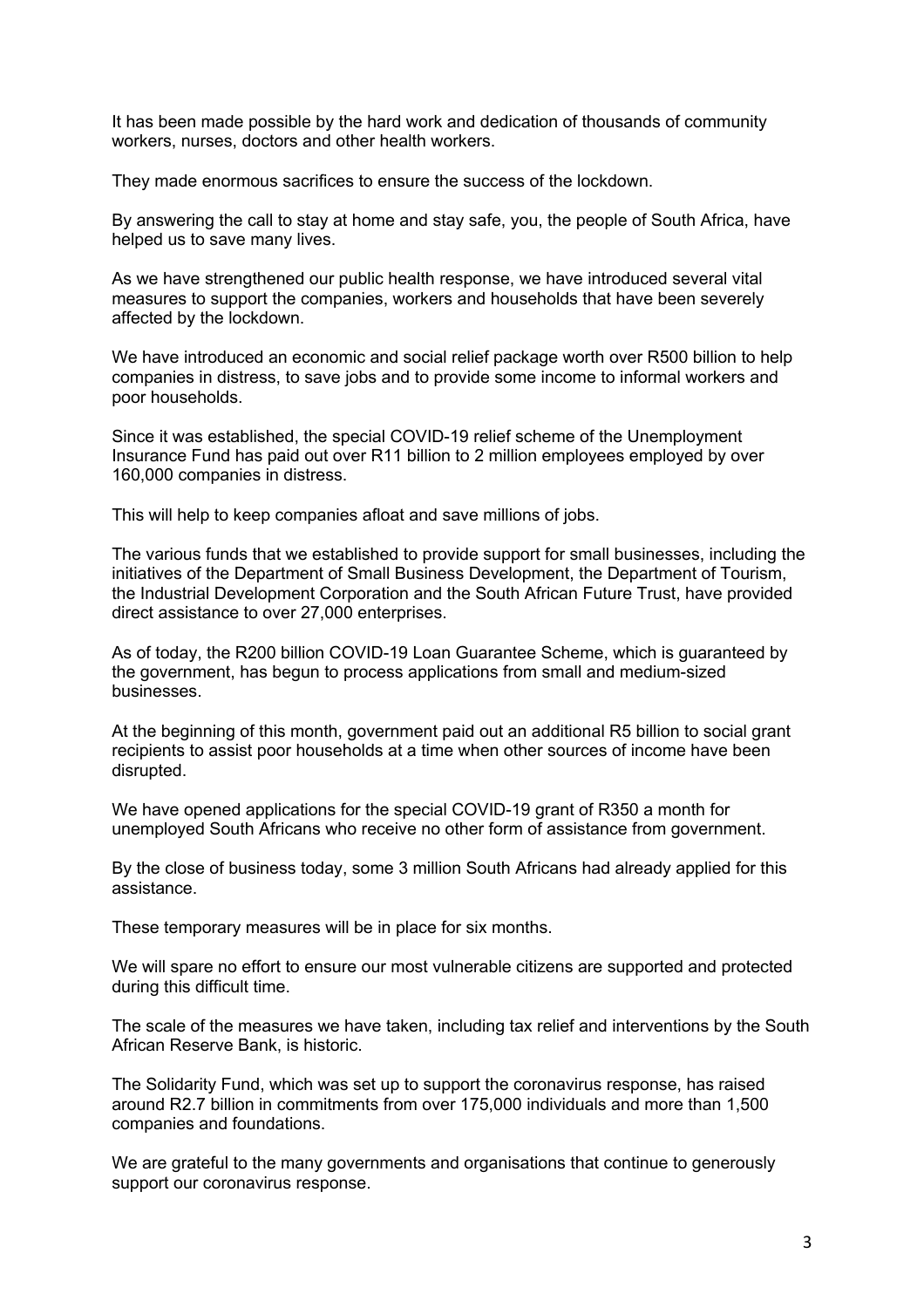In addition to those that I have previously recognised, I wish to express our appreciation to the government and the people of the United States for the donation of 1,000 ventilators.

I also want to recognise the commitment of the ELMA Group of Foundations of R2 billion to mitigate the impact of coronavirus on vulnerable communities in Africa.

This includes an immediate contribution of R250 million to South Africa's Solidarity Fund.

We are determined that our response matches the proportions of the crisis and helps to ensure that the foundations of our economy are protected.

There have been very disturbing reports of increased levels of gender-based violence since the lockdown started.

The scourge of gender-based violence continues to stalk our country as the men of our country declared war on the women.

We have developed an emergency pathway for survivors to ensure that the victims of gender-based violence are assisted.

One of the interventions we have made is to ensure lockdown regulations be structured in a manner that a woman can leave her home to report abuse without the fear of a fine, intimidation or further violence.

Now, two months after we declared a national state of disaster, we are ready to shift to a new phase in our response to the coronavirus pandemic.

On the first of May, we moved to Alert Level 4 and began the phased easing of the national lockdown.

This was in line with our risk-adjusted strategy through which we sought to slow down the rate of infection and flatten the curve.

We are now preparing for a further easing of the lockdown and a gradual opening of the economy.

I will repeat what I have said before: if we lift the lockdown too abruptly and too quickly, we risk a rapid and unmanageable surge in infections.

We will therefore continue to proceed cautiously, informed by the best available evidence and guided by the advice of local and international experts.

Our goal is to steadily increase economic activity while putting measures in place to reduce the transmission of the virus and provide adequate care for those who become infected and need treatment.

When I last addressed you, I outlined the five level alert system that we have introduced to guide this process.

At the time, the country was at alert level 5, which has the most stringent restrictions on movement and economic activity.

Alert level 4 – which is the current level across the country – retains most of the lockdown regulations but permits the gradual opening up of certain parts of the economy.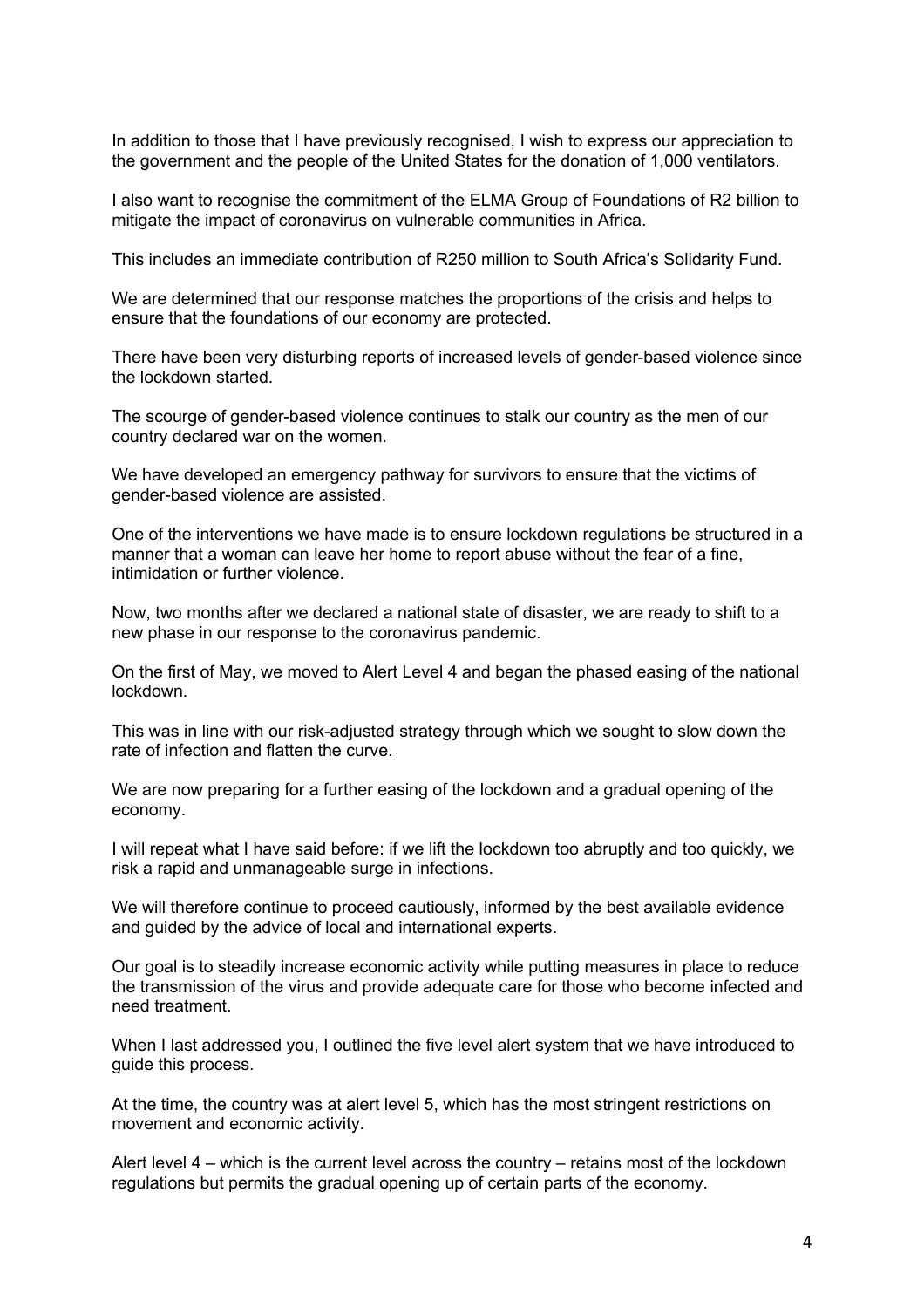Alert levels 3 to 1 allow a progressively greater relaxation of restrictions.

As I indicated then, some areas of the country may be designated at a particular alert level, while others may be designated at other levels.

This would be done according to the rate of infection in an area and the state of readiness and the capacity of its health facilities to cope with treating infected people.

For now, infections are mostly concentrated in a few metropolitan municipalities and districts in the country.

it is important that we maintain stringent restrictions in these areas and restrict travel out of these areas to parts of the country with lower rates of infection.

We will immediately begin a process of consultation with relevant stakeholders on a proposal that by the end of May, most of the country be placed on alert level 3, but that those parts of the country with the highest rates of infection remain on level 4.

We will make further announcements after the completion of the consultations

In the coming days, we will also be announcing certain changes to level 4 regulations to expand permitted business activities in the retail space and ecommerce and reduce restrictions on exercise.

Some have questioned whether our approach in dealing with the coronavirus has been at the expense of the livelihoods of our people.

Our strategic approach has been based on saving lives and preserving livelihoods.

Our key objective has always been to slow down the infection rate through a number of interventions in our coronavirus prevention toolbox.

Each of these prevention measures are crucial and non-negotiable. They are:

- Lockdown (to achieve extreme social distancing)
- Social distancing
- Adopting hand hygiene practices by washing hands regularly with water and soap or sanitiser
- Cough etiquette including coughing into your elbow or a tissue
- Wearing cloth masks whenever you are in public places
- Use of personal protection equipment by all health workers
- Frequent cleaning of the work environment and other public spaces
- Symptom screening
- Testing, isolation, quarantine and contact tracing

It is in the implementation of all these preventative measures that we will overcome this disease.

The success of our efforts to limit transmission of the virus depends on finding those who are infected as early as possible, tracing their contacts and isolating them so they cannot pass on the virus to others.

Our door-to-door screening campaign in vulnerable communities across the country resulted in over 100,000 people being referred for testing.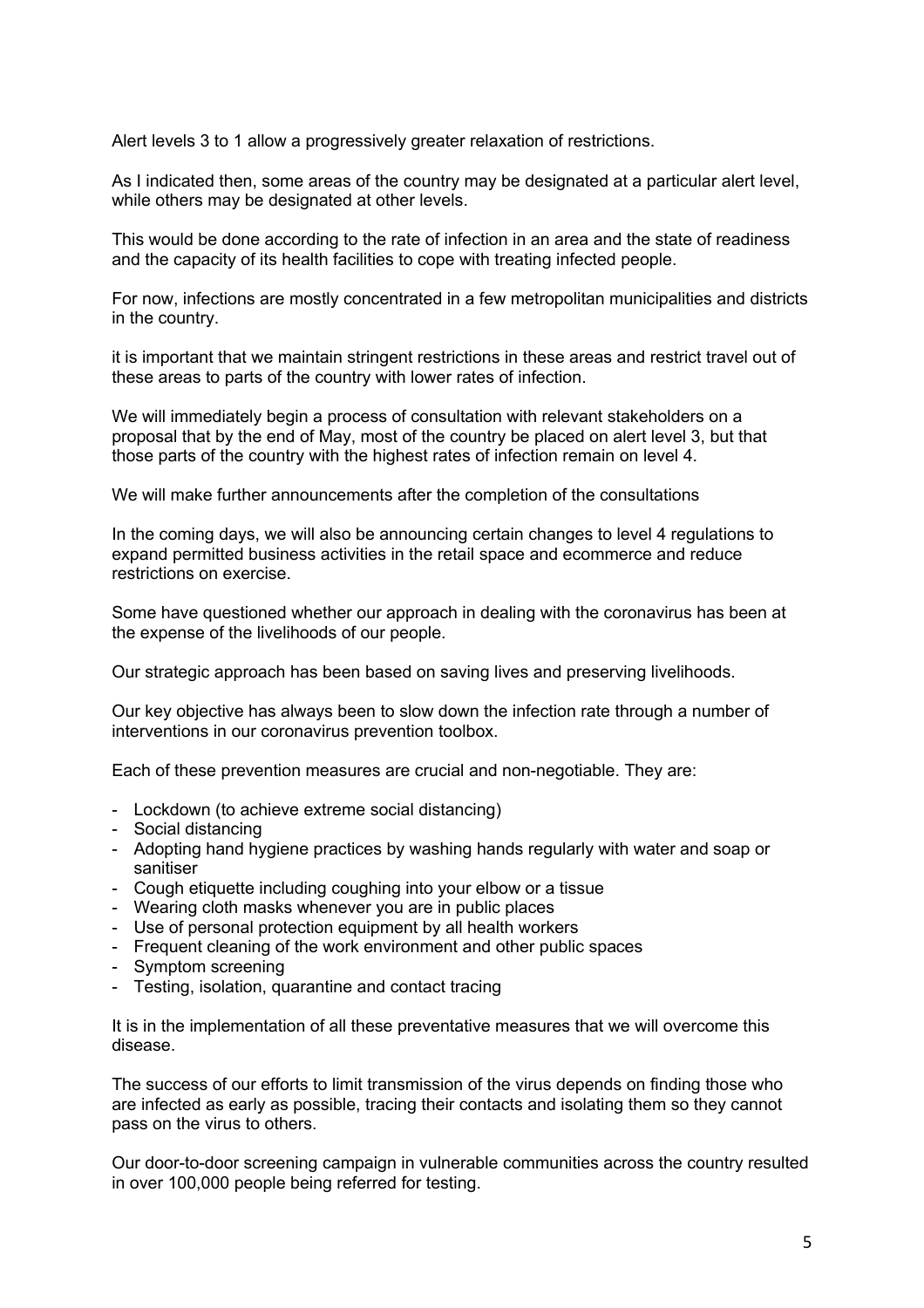This gave us a good indication of the extent of the infection among the population, but we now need a screening and testing programme that is targeted to areas where people are more likely to be infected.

This will involve the identification of infection hotspots using a combination of technology, surveillance data and epidemiological mapping, enabling the rapid deployment of dedicated screening and testing teams to these areas.

Those found to be positive should either self-isolate or be isolated in suitable and independently inspected facilities.

Most importantly, this new phase will require each of us to change our own behaviour in profound ways.

There needs to be a fundamental shift in our thinking and our way of life.

We need to take personal responsibility for our own health and the health of others.

Let us remember that although the lockdown has slowed down the rate of transmission, the coronavirus is very much still present – and will be present among us for a long time to come.

We have been warned that infections will inevitably rise as the lockdown measures are eased, as has happened in many countries.

We also know that the coronavirus will continue to be a global health threat for some time to come, and that the fight against COVID-19 needs to become part of our daily lives.

Our success in overcoming the coronavirus will ultimately be determined by the changes we make in our behaviour.

As restrictions are eased, we will need to observe social distancing even more carefully, wear face masks whenever we leave home, wash hands regularly with soap and water or sanitiser, and avoid contact with other people.

I have been encouraged that so many people are wearing face masks in public since the start of Alert Level 4.

We will need to re-organise workplaces, schools, universities, colleges and other public places to limit transmission.

We will need to adapt to new ways of worshipping, socialising, exercising and meeting that minimise opportunities for the virus to spread.

It is our actions now that will determine whether the advantage we gained through the lockdown can be sustained.

It is our actions now – individually and together – that will determine whether the great sacrifices that people have made over these last two months will ultimately save the lives of thousands of South Africans and spare our country from the huge devastation that this pandemic can cause.

The transition to the next phase of the coronavirus response will in many ways be more difficult than the present one.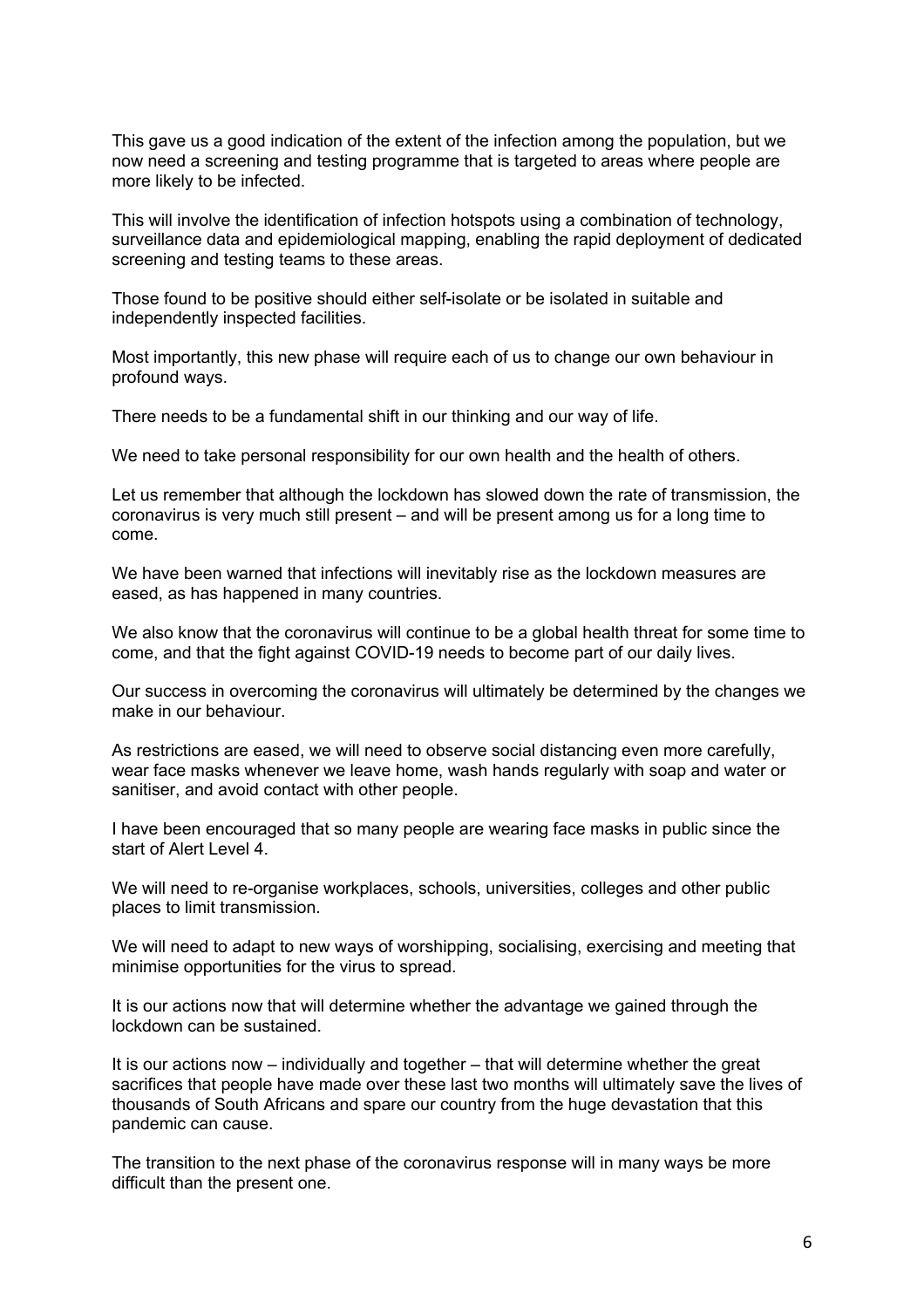The risk of infection outbreaks will increase as more people return to work.

This calls for vigilance, responsibility and discipline from all of us.

My fellow South Africans,

Over the last 7 weeks, you have been asked to endure much and to sacrifice much.

On more than one occasion, I have stood before you and asked you to accept stringent restrictions on your daily lives, knowing that these will bring great hardship.

You have heeded these calls, firmly convinced that these measures are necessary for the health and the well-being – indeed the survival – of our young nation.

In return for everything that is being asked of you, there are a few fundamental things that you ask of us, your leaders.

And that is why we must acknowledge that as we have confronted this unprecedented challenge, there may have been times when we have fallen short of your expectations.

Some of the actions we have taken have been unclear, some have been contradictory and some have been poorly explained.

Implementation has sometimes been slow and enforcement has sometimes been inconsistent and too harsh.

This evening, I want to reaffirm my commitment and the commitment of the government I lead to take whatever action is necessary to safeguard the life, the dignity and the interests of the South African people.

The last time I addressed you, I said that we will soon be embarking on the third phase of our economic response to the coronavirus crisis by outlining a clear strategy for economic recovery.

Cabinet is seized with this issue and will be announced when the work has been completed.

We are determined and committed:

to ensure that all government decisions are taken in good faith, that they are reasonable and based on empirical evidence, and that they do not cause more harm than good;

to be transparent, to take the nation into confidence and to do so regularly;

to continue to be forthright on the state of the pandemic. You want to know when things are bad, and be told when they could get worse;

to continue to engage and consult with you;

to ensure that we continue to mobilise every resource at our disposal to support the most vulnerable, and to give the greatest support to those most in need; and,

to make sure that the funds that are dedicated to our coronavirus response are not wasted and are not stolen.